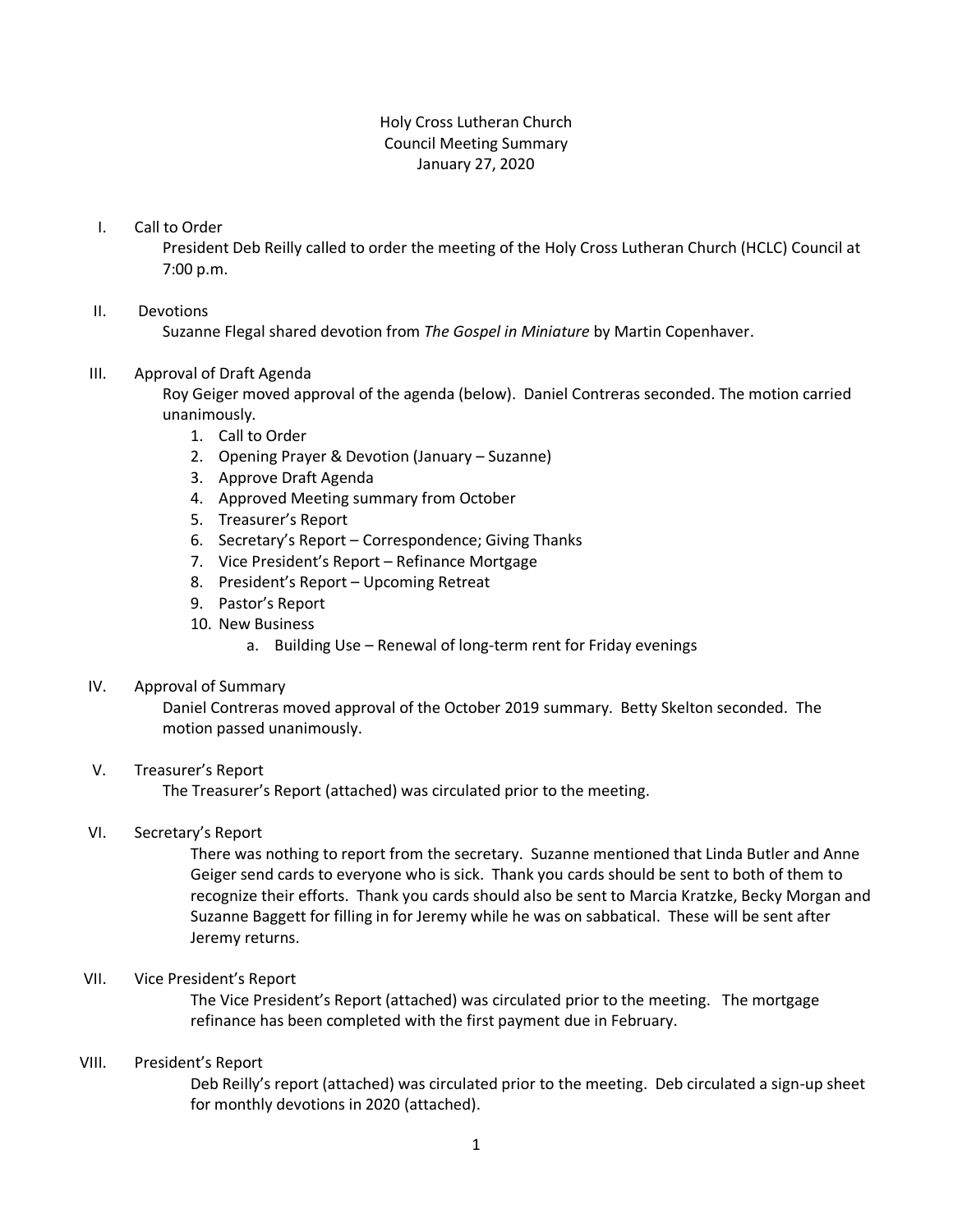The Capital Campaign team is moving forward with scheduling flooring replacement, including asbestos abatement. This will include the Fellowship Hall, six offices, the hallway, the admin wing restrooms and abatement. The total cost should be about \$35K. This comes in under what we had planned.

The Capital Campaign is about \$3K short of the \$200K commitment goal. Our focus is to welcome 48 new members in the next three years.

The upcoming retreat will be held on February 29<sup>th</sup> in the Fellowship Hall. Start time is 9 a.m. and should end between 3 and 3:30 p.m. The February council meeting will be held during the retreat. The agenda will be to start with breakfast, an ice breaker, work session, lunch, council meeting and conclude with service at the end.

## IX. Pastor's Report

Pastor Martin circulated his report prior to his presentation.

The new year ushered in Jeremy's sabbatical and the new opportunities we faced in his absence. Pastor thanks Marcia, Becky and Suzanne for their ministry in keeping our music ministry going and said they are doing a fine job.

Pastor Martin mentioned that at our upcoming retreat, he would like to introduce the council to the contrast between Technical Change and Adaptive Change. He will order a book for everyone to read prior to the retreat entitled: *Ask, Thank, Tell* by Charles "Chick" Lange. The book is about stewardship through faith, not money.

Pastor Martin plans to be on a trip in March. There were no clarifying questions.

## X. New Business

Teresa mentioned that there are issues with recurring rentals. Things are not being returned to their proper places, areas are not being cleaned up after their use as well as food is being left in certain meeting areas. The kitchen area is left unkempt as well. There are also issues with oneoff rentals. Sam Carter will work on getting new language inserted into the contract which will be distributed to all parties reminding them of the procedures for use of our facility. Teresa will be asked to put a pause on issuing recurring rentals contracts until we get the new language approved and printed. The participants will be asked to read and sign the document prior to renting. Another concern is that of people taking coffee into the sanctuary and spilling it on the carpet. It is difficult to get the stain out of the carpet. A note will be added to The Quest and included in the emails that are sent out.

Roy suggested upgrading the pricing structure of the facility in an effort to stay current with the market. He feels we should elevate the rate for the Fellowship Hall, as well as the cleaning fee, especially after getting the new upgrades.

Deb will ask Teresa to pull together the rental information for comparison.

Sam told Pam not to worry about the additional coffee expenses being charged to her budget. He will take care of it.

#### XI. Ministries

## **Worship and Music** – No report at this time

**Evangelism** – No report at this time. Roy is getting ready for the retreat. He plans to build evangelism into the program. He said a decision will have to be made about how much we want to advertise. No clarifying questions.

**Christian Education** – Report circulated prior to the meeting (attached). Betty said that Daniel is having trouble accessing the child protected site. Deb said she will take a look at it and get back to Daniel. No clarifying questions.